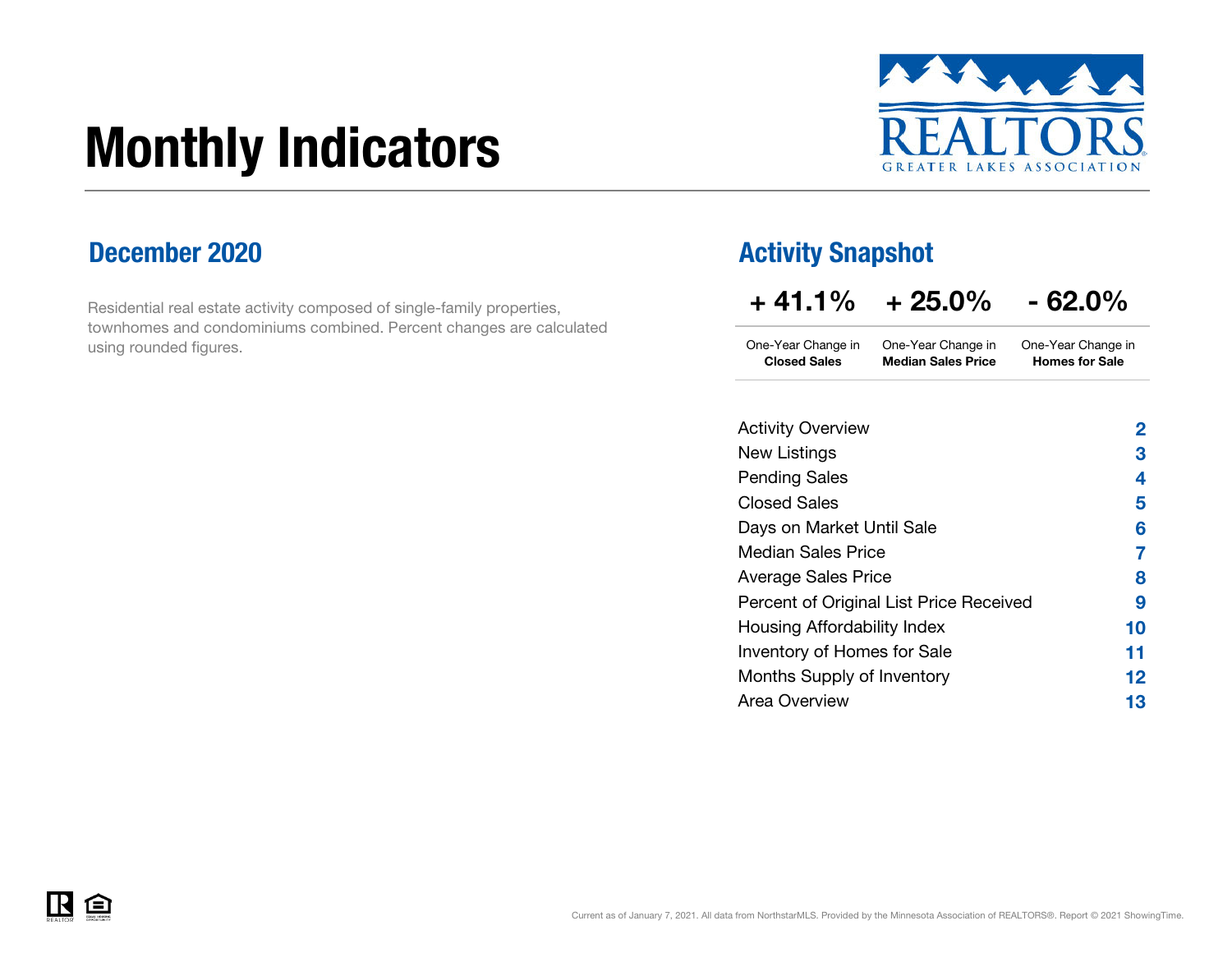# Activity Overview

Key metrics by report month and for year-to-date (YTD) starting from the first of the year.



| <b>Key Metrics</b>           | <b>Historical Sparkbars</b>              | 12-2019   | 12-2020   | Percent Change |           | <b>YTD 2019 YTD 2020</b> | <b>Percent Change</b> |
|------------------------------|------------------------------------------|-----------|-----------|----------------|-----------|--------------------------|-----------------------|
| <b>New Listings</b>          | 12-2017<br>12-2018<br>12-2019<br>12-2020 | 186       | 200       | $+7.5%$        | 7,327     | 6,656                    | $-9.2%$               |
| <b>Pending Sales</b>         | 12-2017<br>12-2018<br>12-2019<br>12-2020 | 227       | 301       | $+32.6%$       | 5,339     | 6,151                    | $+15.2%$              |
| <b>Closed Sales</b>          | 12-2017<br>12-2018<br>12-2019<br>12-2020 | 304       | 429       | $+41.1%$       | 5,349     | 5,983                    | $+11.9%$              |
| Days on Market               | 12-2018<br>12-2019<br>12-2017<br>12-2020 | 68        | 57        | $-16.2%$       | 72        | 65                       | $-9.7%$               |
| <b>Median Sales Price</b>    | 12-2017<br>12-2018<br>12-2019<br>12-2020 | \$179,950 | \$225,000 | $+25.0%$       | \$193,922 | \$220,000                | $+13.4%$              |
| <b>Avg. Sales Price</b>      | 12-2017<br>12-2018<br>12-2019<br>12-2020 | \$234,326 | \$263,107 | $+12.3%$       | \$230,475 | \$264,348                | $+14.7%$              |
| Pct. of Orig. Price Received | 12-2017<br>12-2018<br>12-2019<br>12-2020 | 94.4%     | 96.5%     | $+2.2%$        | 95.0%     | 96.3%                    | $+1.4%$               |
| <b>Affordability Index</b>   | 12-2017<br>12-2018<br>12-2019<br>12-2020 | 157       | 138       | $-12.1%$       | 146       | 141                      | $-3.4%$               |
| <b>Homes for Sale</b>        | 12-2017<br>12-2018<br>12-2019<br>12-2020 | 1,520     | 578       | $-62.0%$       |           |                          |                       |
| <b>Months Supply</b>         | 12-2017<br>12-2018<br>12-2019<br>12-2020 | 3.4       | $1.1$     | $-67.6%$       |           |                          |                       |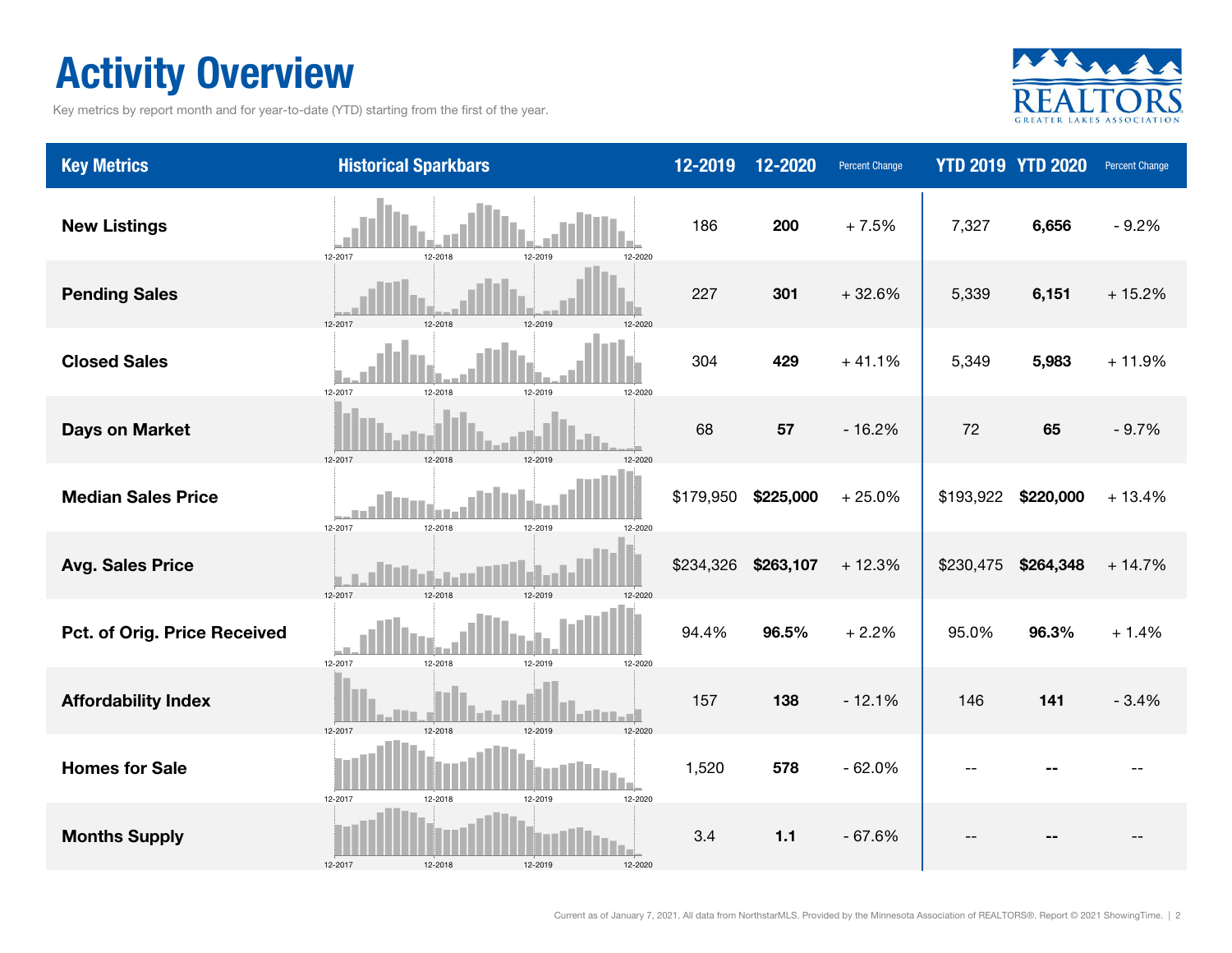# New Listings

A count of the properties that have been newly listed on the market in a given month.





| <b>New Listings</b> |     | <b>Prior Year</b> | <b>Percent Change</b> |
|---------------------|-----|-------------------|-----------------------|
|                     |     |                   |                       |
| January 2020        | 322 | 386               | -16.6%                |
| February 2020       | 407 | 409               | $-0.5\%$              |
| March 2020          | 630 | 586               | $+7.5%$               |
| April 2020          | 602 | 812               | $-25.9%$              |
| May 2020            | 819 | 991               | $-17.4%$              |
| June 2020           | 782 | 958               | $-18.4%$              |
| <b>July 2020</b>    | 729 | 867               | $-15.9%$              |
| August 2020         | 741 | 745               | $-0.5\%$              |
| September 2020      | 694 | 626               | +10.9%                |
| October 2020        | 458 | 490               | $-6.5%$               |
| November 2020       | 272 | 271               | $+0.4%$               |
| December 2020       | 200 | 186               | $+7.5\%$              |
| 12-Month Avg        | 555 | 611               | $-9.2\%$              |

### Historical New Listings by Month



6,656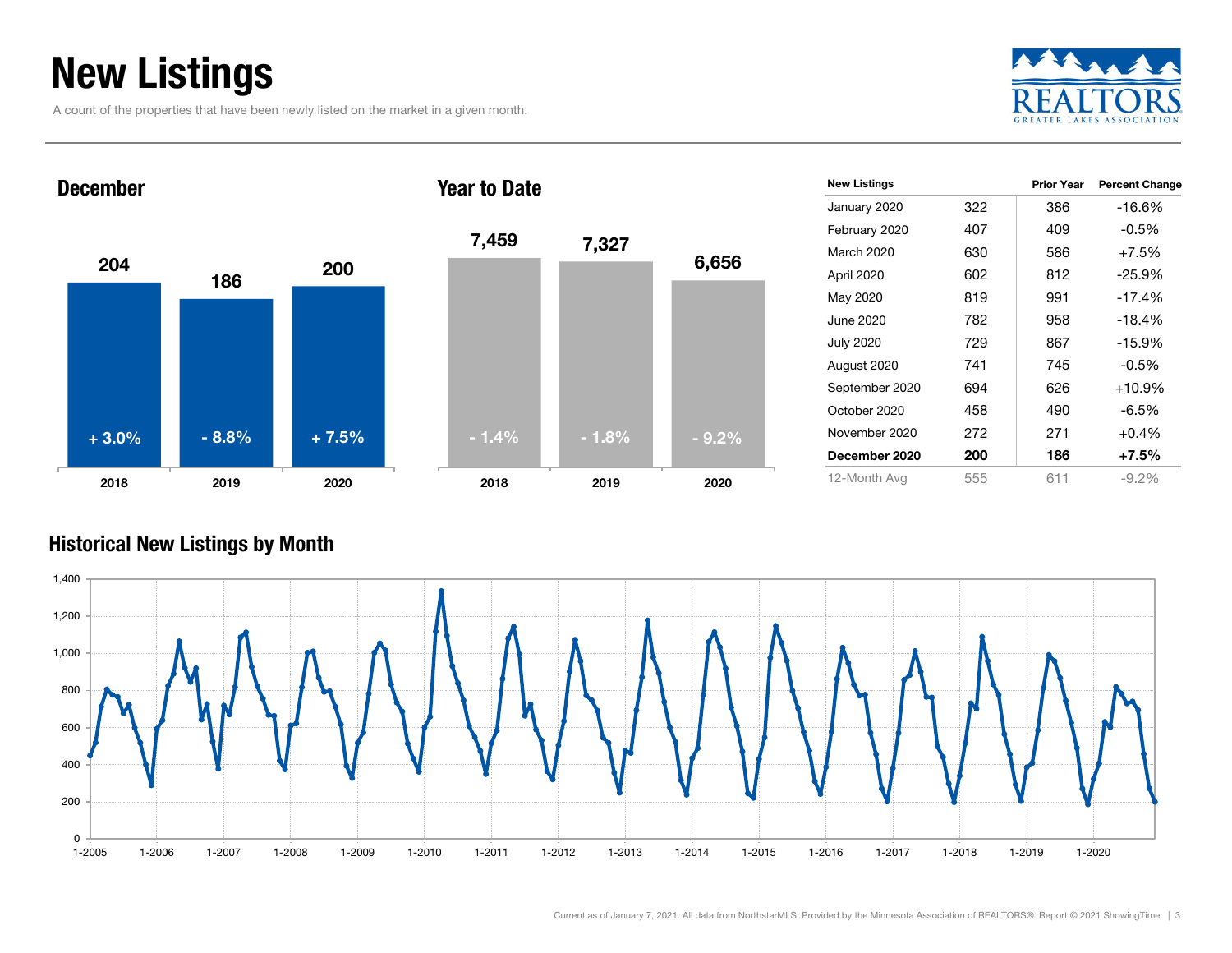## Pending Sales

A count of the properties on which offers have been accepted in a given month.



## 246 2273012018 2019 2020 December2018Year to Date+ 3.8% $- 7.7\%$  + 32.6%

| 5,365   | 5,339   | 6,151    |
|---------|---------|----------|
|         |         |          |
| $+0.4%$ | $-0.5%$ | $+15.2%$ |
| 2018    | 2019    | 2020     |

| <b>Pending Sales</b> |     | <b>Prior Year</b> | <b>Percent Change</b> |
|----------------------|-----|-------------------|-----------------------|
| January 2020         | 256 | 243               | $+5.3%$               |
| February 2020        | 263 | 280               | $-6.1\%$              |
| March 2020           | 382 | 379               | $+0.8\%$              |
| April 2020           | 409 | 511               | $-20.0\%$             |
| May 2020             | 640 | 585               | $+9.4%$               |
| June 2020            | 781 | 646               | $+20.9%$              |
| <b>July 2020</b>     | 798 | 584               | $+36.6%$              |
| August 2020          | 729 | 642               | $+13.6%$              |
| September 2020       | 689 | 517               | $+33.3%$              |
| October 2020         | 533 | 433               | $+23.1%$              |
| November 2020        | 370 | 292               | $+26.7%$              |
| December 2020        | 301 | 227               | $+32.6\%$             |
| 12-Month Avg         | 513 | 445               | +15.3%                |

### Historical Pending Sales by Month

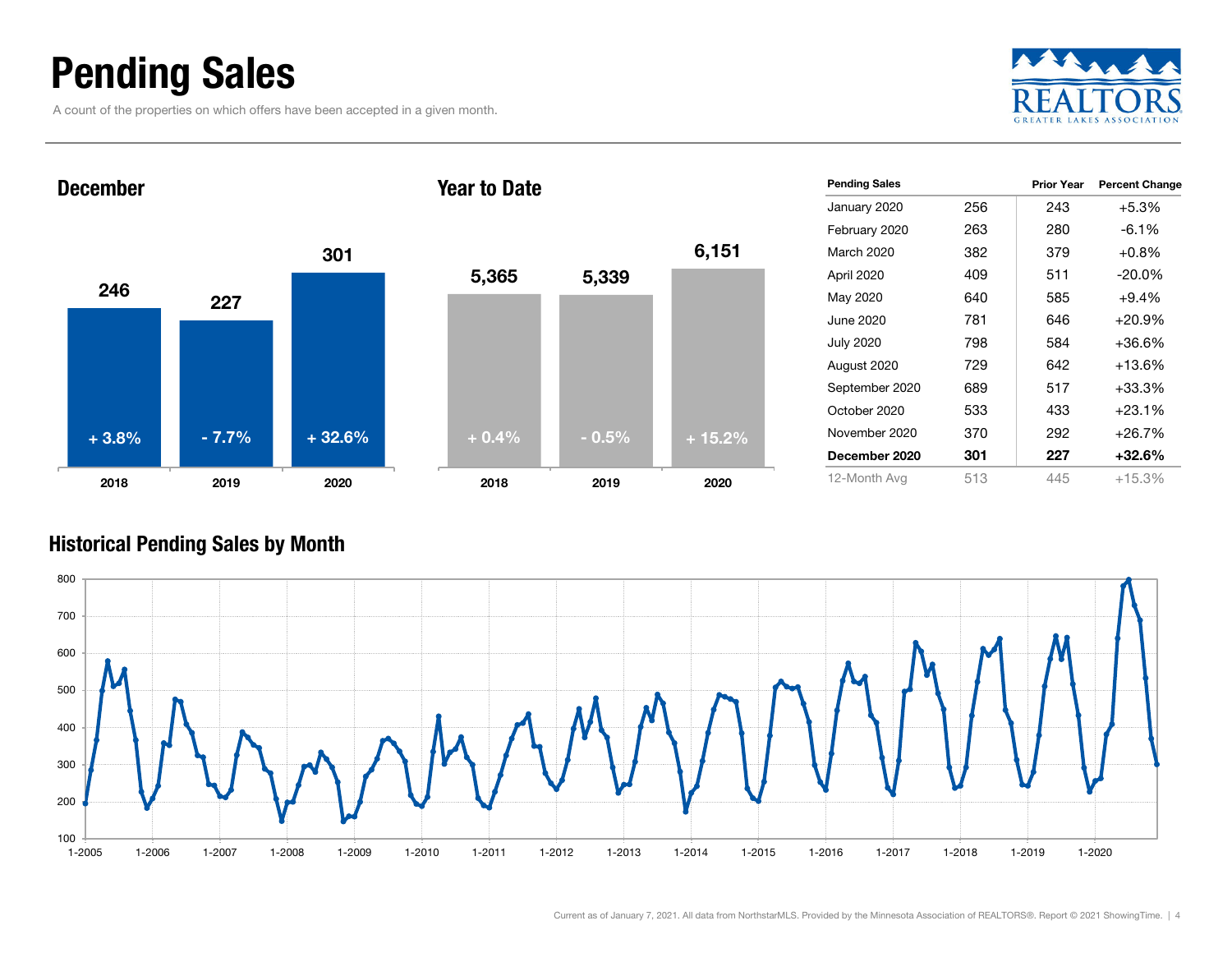## Closed Sales

A count of the actual sales that closed in a given month.



292 <sup>304</sup> 4292018 2019 2020 December5,378 5,349 2018 2019 2020 Year to Date- 11.2% $+4.1\%$   $+41.1\%$   $+0.3\%$   $-0.5\%$   $+11.9\%$ 

| <b>Closed Sales</b> |     | <b>Prior Year</b> | <b>Percent Change</b> |
|---------------------|-----|-------------------|-----------------------|
| January 2020        | 239 | 215               | $+11.2%$              |
| February 2020       | 193 | 227               | $-15.0%$              |
| March 2020          | 267 | 278               | $-4.0\%$              |
| April 2020          | 332 | 351               | $-5.4\%$              |
| May 2020            | 454 | 551               | $-17.6\%$             |
| June 2020           | 682 | 612               | $+11.4%$              |
| <b>July 2020</b>    | 798 | 592               | $+34.8%$              |
| August 2020         | 669 | 685               | $-2.3\%$              |
| September 2020      | 685 | 587               | +16.7%                |
| October 2020        | 722 | 519               | $+39.1%$              |
| November 2020       | 513 | 428               | $+19.9%$              |
| December 2020       | 429 | 304               | $+41.1%$              |
| 12-Month Avg        | 499 | 446               | $+11.9%$              |

### Historical Closed Sales by Month



5,983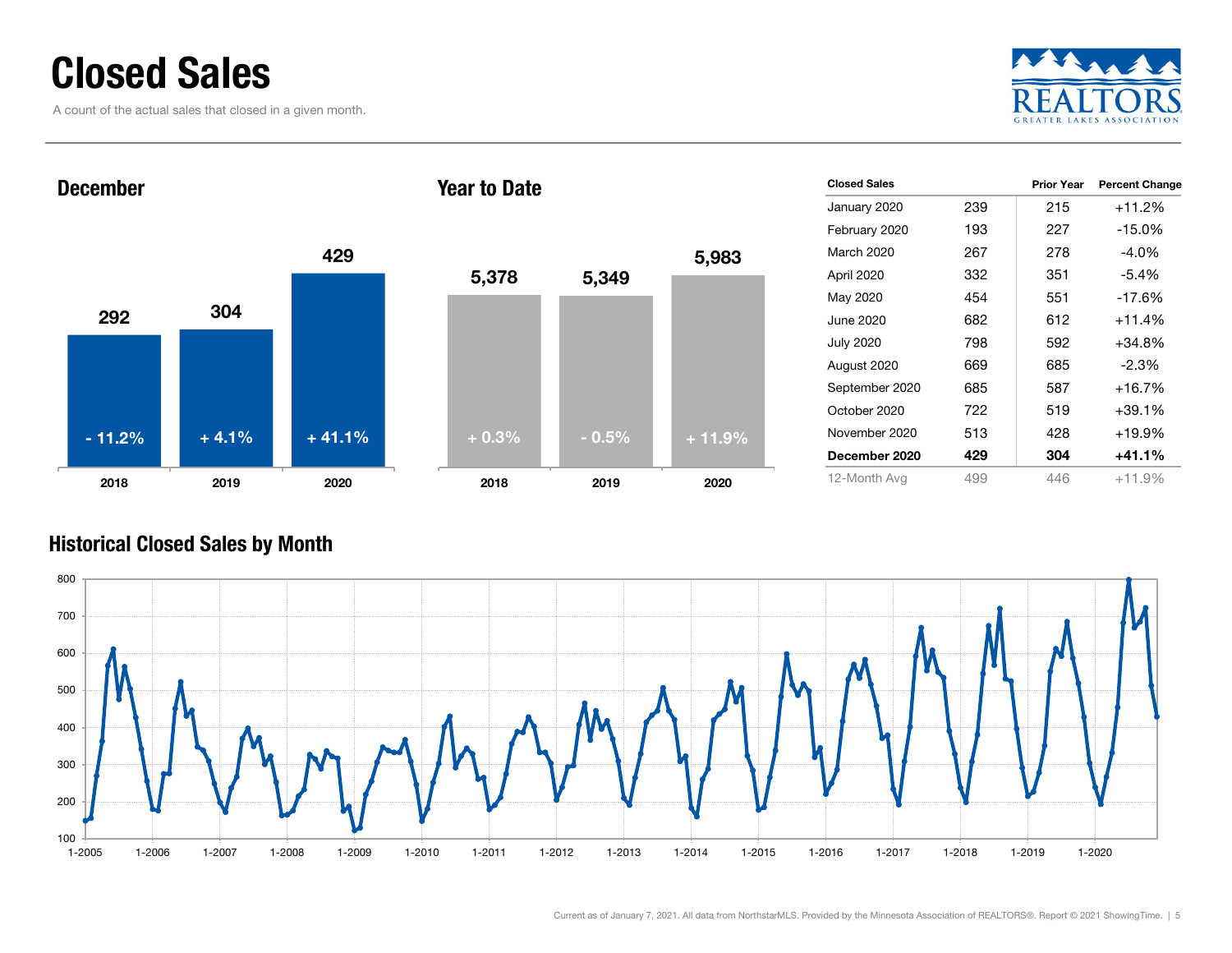# Days on Market Until Sale

Average number of days between when a property is listed and when an offer is accepted in a given month.





### Historical Days on Market Until Sale by Month

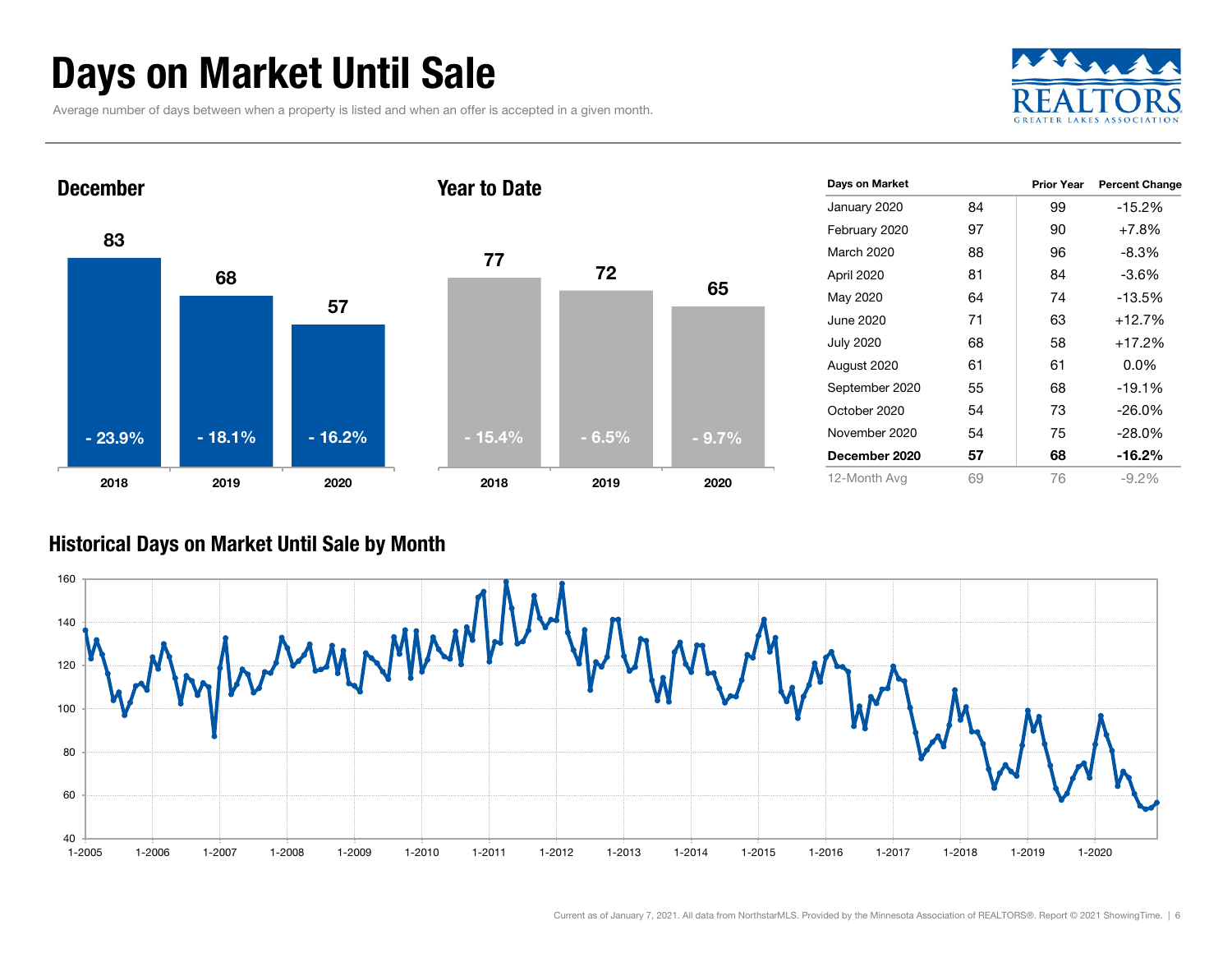## Median Sales Price

Point at which half of the sales sold for more and half sold for less, not accounting for seller concessions, in a given month.



#### December

#### Year to Date



| <b>Median Sales Price</b> |           | <b>Prior Year</b> | <b>Percent Change</b> |
|---------------------------|-----------|-------------------|-----------------------|
| January 2020              | \$177,000 | \$171,250         | $+3.4%$               |
| February 2020             | \$178,250 | \$167,000         | $+6.7\%$              |
| March 2020                | \$195,000 | \$175,000         | +11.4%                |
| April 2020                | \$202,500 | \$190,750         | $+6.2%$               |
| May 2020                  | \$220,000 | \$200,825         | $+9.5%$               |
| June 2020                 | \$219,000 | \$197,250         | $+11.0%$              |
| <b>July 2020</b>          | \$220,000 | \$207,000         | $+6.3%$               |
| August 2020               | \$225,500 | \$197,500         | $+14.2%$              |
| September 2020            | \$225,000 | \$195,000         | $+15.4%$              |
| October 2020              | \$235,000 | \$203,000         | +15.8%                |
| November 2020             | \$232,000 | \$185,000         | $+25.4%$              |
| December 2020             | \$225,000 | \$179,950         | +25.0%                |
| 12-Month Avg              | \$212,854 | \$189.127         | $+12.5%$              |

### Historical Median Sales Price by Month

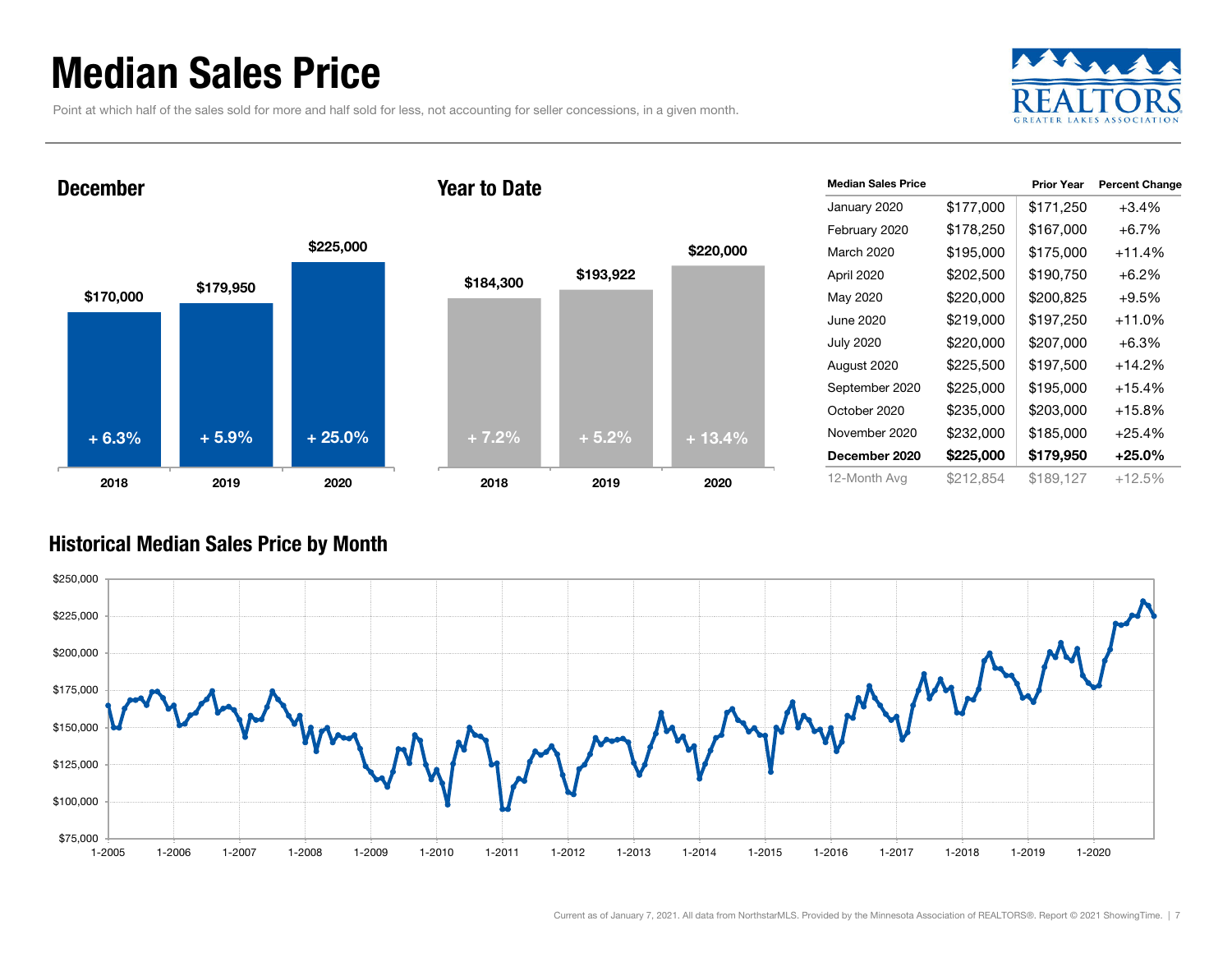## Average Sales Price

Average sales price for all closed sales, not accounting for seller concessions, in a given month.



December

#### Year to Date



| Avg. Sales Price |           | <b>Prior Year</b> | <b>Percent Change</b> |
|------------------|-----------|-------------------|-----------------------|
| January 2020     | \$208,264 | \$216,314         | $-3.7%$               |
| February 2020    | \$213,290 | \$202,600         | $+5.3%$               |
| March 2020       | \$235,337 | \$214.046         | $+9.9%$               |
| April 2020       | \$215,369 | \$214,084         | $+0.6%$               |
| May 2020         | \$252,317 | \$230,662         | $+9.4\%$              |
| June 2020        | \$250,248 | \$231,669         | $+8.0%$               |
| <b>July 2020</b> | \$278,411 | \$235,145         | $+18.4%$              |
| August 2020      | \$276,051 | \$237,260         | $+16.3%$              |
| September 2020   | \$265,988 | \$242,794         | $+9.6\%$              |
| October 2020     | \$307,472 | \$247,605         | $+24.2%$              |
| November 2020    | \$286,926 | \$216,962         | $+32.2%$              |
| December 2020    | \$263,107 | \$234,326         | +12.3%                |
| 12-Month Avg     | \$254,398 | \$226,956         | $+12.1%$              |

#### Historical Average Sales Price by Month

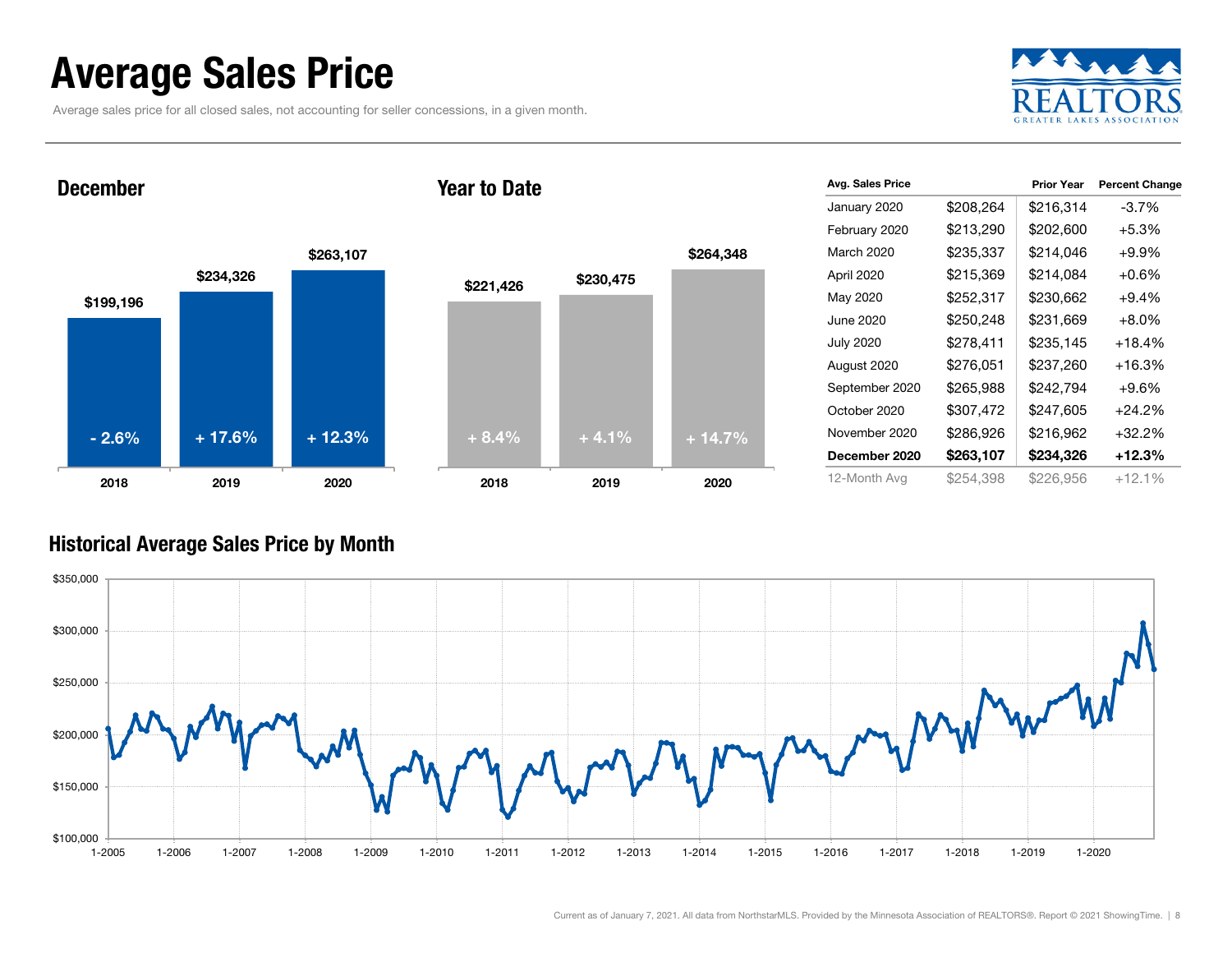# Percent of Original List Price Received

Percentage found when dividing a property's sales price by its original list price, then taking the average for all properties sold in a given month, not accounting for seller concessions.



92.7% 94.4% 96.5% 2018 2019 2020 December94.6% 95.0% 96.3% 2018 2019 2020 Year to Date+ 0.4% $\%$  + 1.8% + 2.2% + 0.9% + 0.4% + 1.4%

| Pct. of Orig. Price Received |       | <b>Prior Year</b> | <b>Percent Change</b> |
|------------------------------|-------|-------------------|-----------------------|
| January 2020                 | 93.7% | 92.5%             | $+1.3%$               |
| February 2020                | 92.5% | 93.3%             | $-0.9\%$              |
| March 2020                   | 95.9% | 94.5%             | $+1.5%$               |
| April 2020                   | 95.3% | 95.5%             | $-0.2\%$              |
| May 2020                     | 95.8% | 96.5%             | $-0.7\%$              |
| June 2020                    | 96.3% | 96.3%             | $0.0\%$               |
| <b>July 2020</b>             | 96.3% | 96.1%             | $+0.2\%$              |
| August 2020                  | 96.7% | 95.7%             | $+1.0%$               |
| September 2020               | 97.1% | 94.2%             | $+3.1%$               |
| October 2020                 | 97.5% | 94.0%             | $+3.7%$               |
| November 2020                | 97.2% | 93.4%             | $+4.1%$               |
| December 2020                | 96.5% | 94.4%             | $+2.2%$               |
| 12-Month Avg                 | 95.9% | 94.7%             | +1.3%                 |

### Historical Percent of Original List Price Received by Month

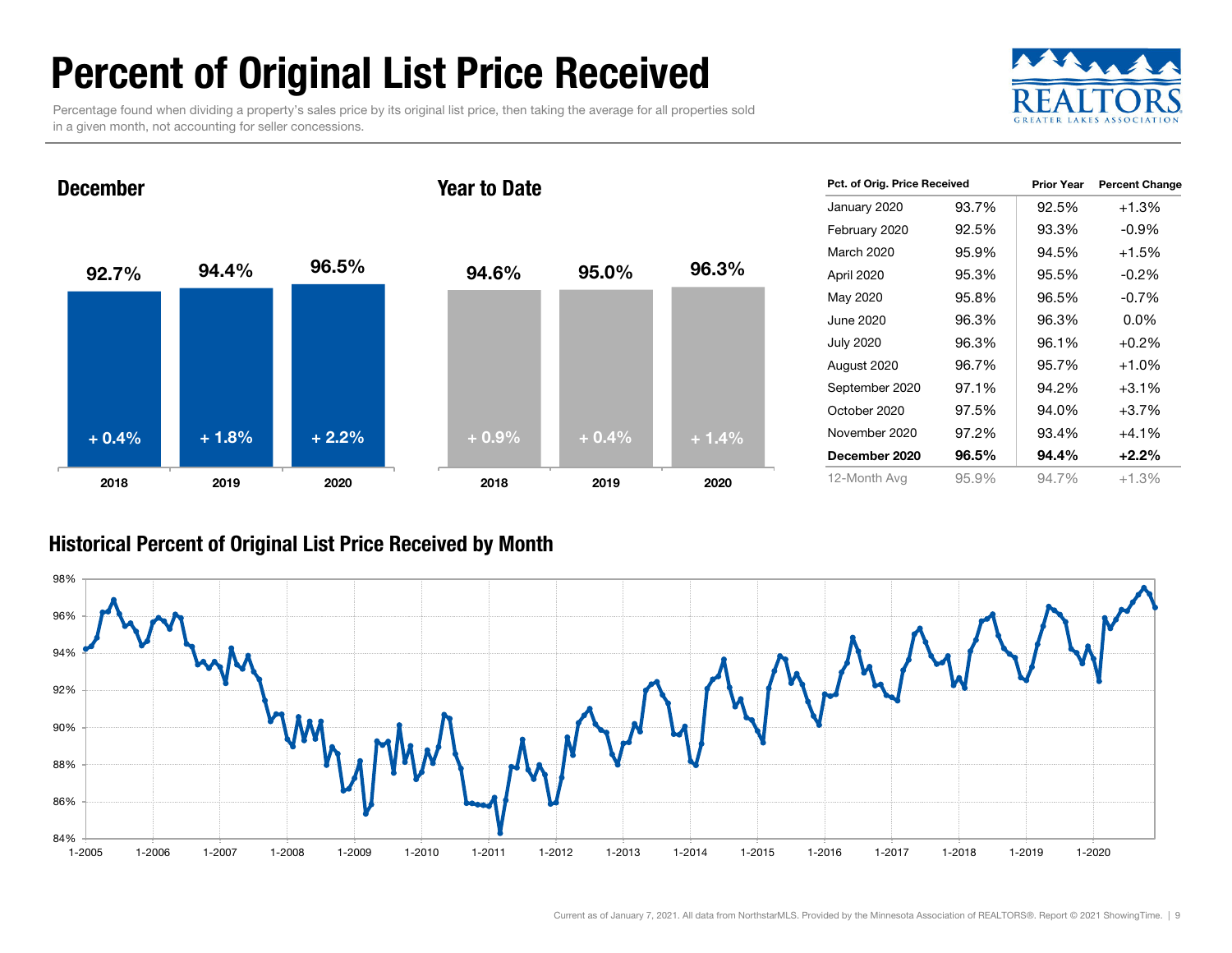# Housing Affordability Index

This index measures housing affordability for the region. For example, an index of 120 means the median household income is 120% of what is necessary to qualify for the median-priced home under prevailing interest rates. A higher number means greater affordability.





| <b>Affordability Index</b> |     | <b>Prior Year</b> | <b>Percent Change</b> |
|----------------------------|-----|-------------------|-----------------------|
| January 2020               | 164 | 154               | $+6.5%$               |
| February 2020              | 164 | 160               | $+2.5%$               |
| March 2020                 | 145 | 154               | -5.8%                 |
| April 2020                 | 146 | 142               | $+2.8%$               |
| May 2020                   | 134 | 135               | $-0.7\%$              |
| June 2020                  | 137 | 137               | $0.0\%$               |
| <b>July 2020</b>           | 138 | 134               | $+3.0\%$              |
| August 2020                | 136 | 147               | $-7.5%$               |
| September 2020             | 136 | 147               | -7.5%                 |
| October 2020               | 132 | 143               | $-7.7\%$              |
| November 2020              | 134 | 153               | $-12.4%$              |
| December 2020              | 138 | 157               | $-12.1%$              |
| 12-Month Avg               | 142 | 147               | $-3.4\%$              |

### Historical Housing Affordability Index by Mont h

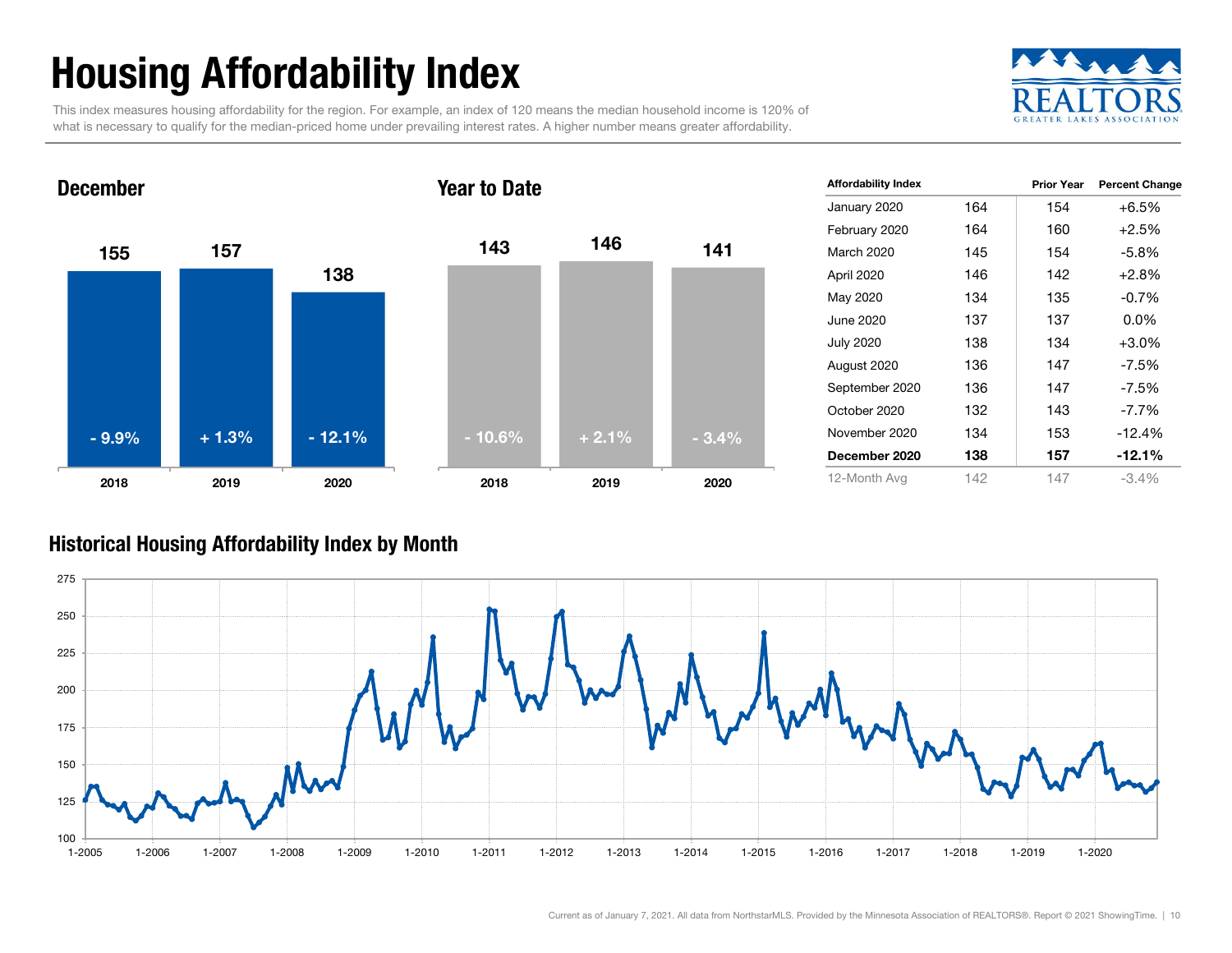## Inventory of Homes for Sale

The number of properties available for sale in active status at the end of a given month.





#### Historical Inventory of Homes for Sale by Month

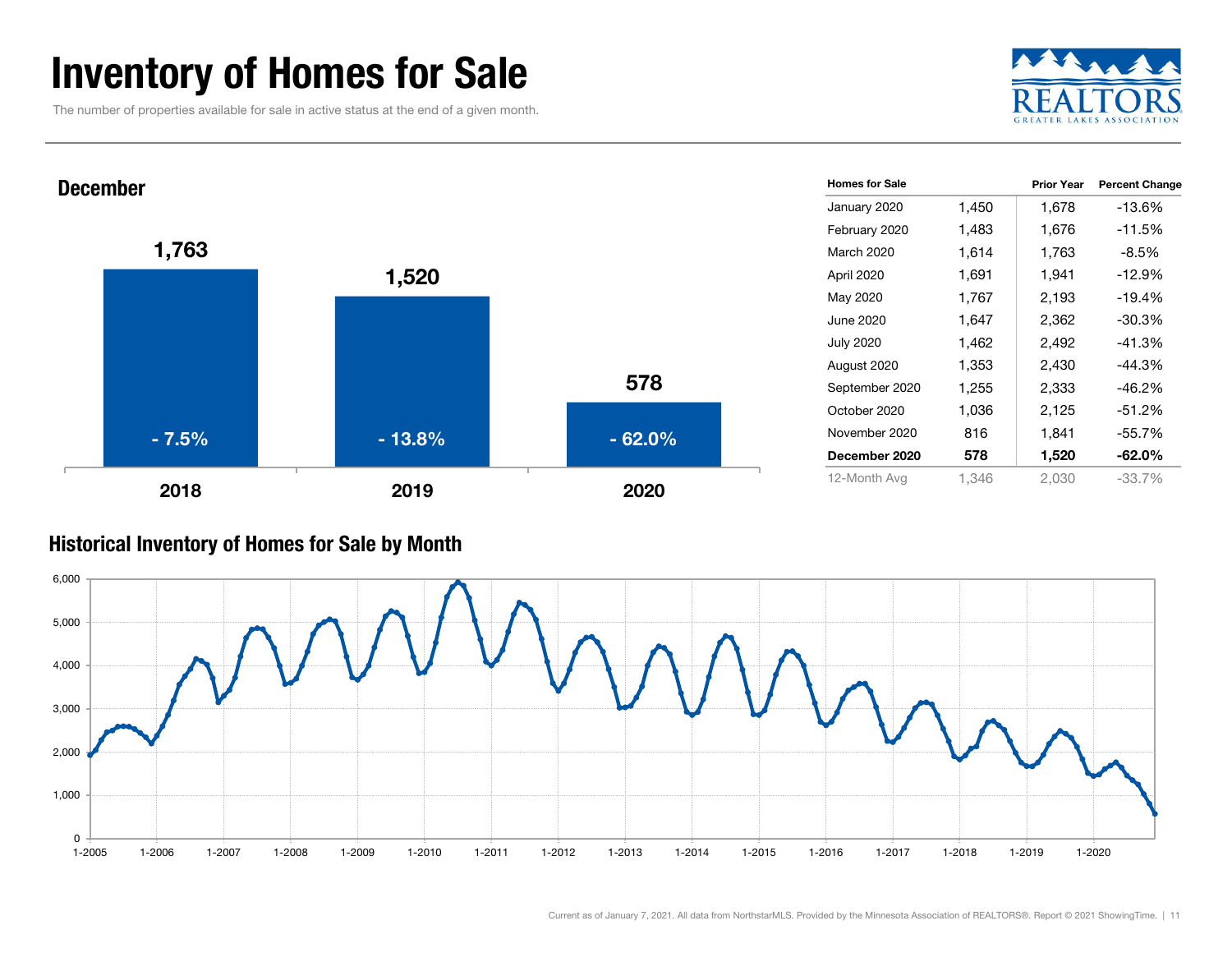# Months Supply of Inventory

The inventory of homes for sale at the end of a given month, divided by the average monthly pending sales from the last 12 months.





#### Historical Months Supply of Inventory by Month